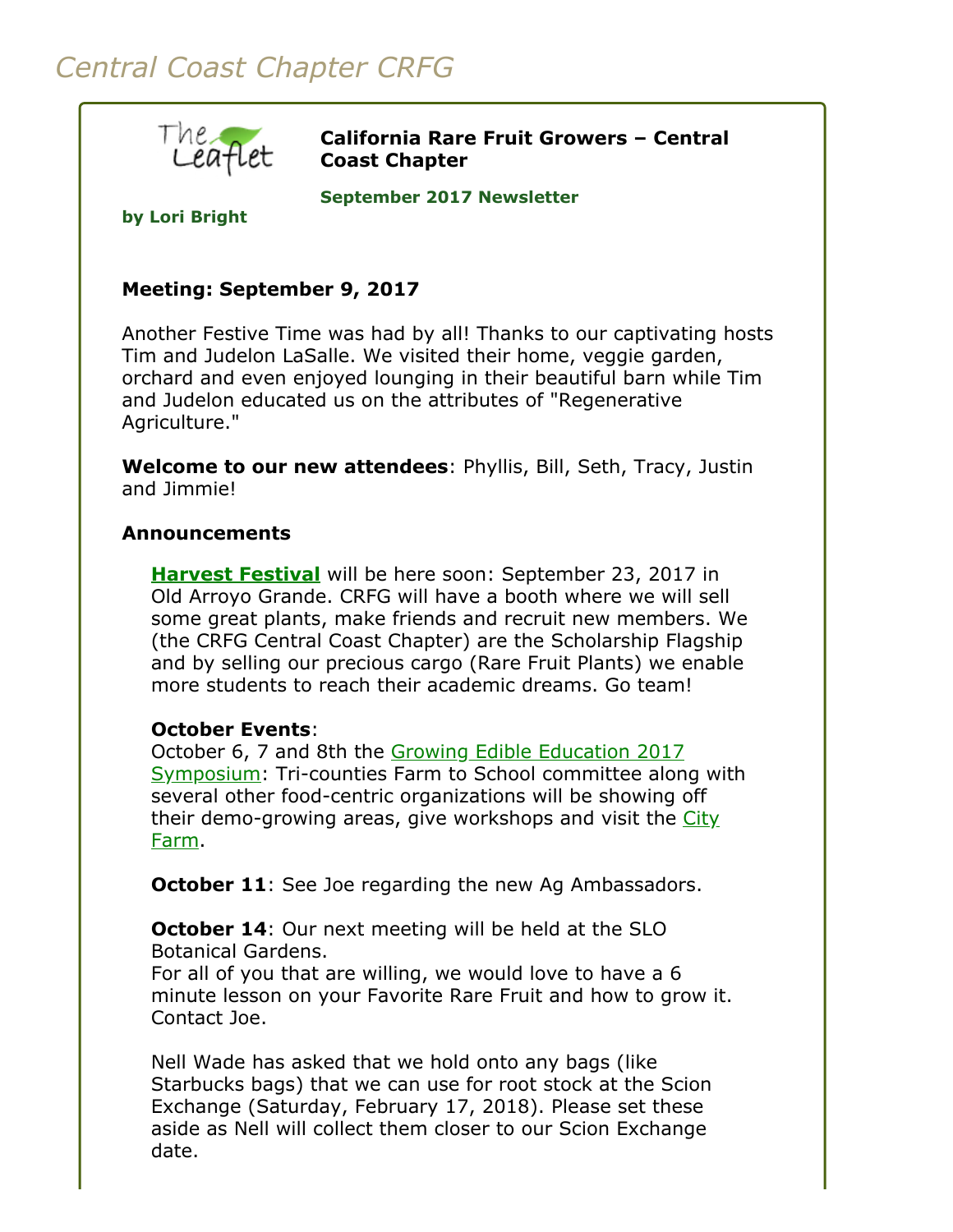### **Tim and Judelon LaSalle: A New Paradigm for Soil Health**

Tim has provided us with both his



*Tim talks to us about compost as we stand on the dried remnants of the land cover crops he grew last winter and laid down with a device he borrowed from his neighbor: three water heaters soldered together!*

PowerPoint presentation and additional notes:

- 1. [LaSalle PowerPoint Presentation](file:///Users/daramanker/Documents/CRFG/Website/Newsletters/2017/Sep/LaSallesPresentationFromSept2017Mtg.pptx) (41 MB)
- 2. [LaSalle Notes](file:///Users/daramanker/Documents/CRFG/Website/Newsletters/2017/Sep/TimLaSallesNotesFromSept2017Mtg.docx) (334KB Word document)
- 3. [Can American soil be brought back to life?](http://www.politico.com/agenda/story/2017/09/13/soil-health-agriculture-trend-usda-000513) (article)

Judelon introduced us to the theory of Biodynamics as well as some Biodynamic Preparations. One she is particularly fond of is a combination of cow manure, ground pillow basalt and egg shells. Judelon also elucidated on the *amazing* results derived from eating the [Moranga](https://en.wikipedia.org/wiki/Moringa_oleifera) leaf. Moranga has a full complement of amino acids, and seems to have great medicinal qualities (as well as being a "polite" non-invasive garden addition).

Tim expounded on the importance of Regenerative Agriculture. He highlighted 4 areas of global concern:

- 1. Climate
- 2. Water Shortages
- 3. Hunger
- 4. Soil degradation

These problematic issues can be best combated by readdressing our current methods of conventional soil treatments. Tim taught us about No-Till soil treatment, several methods of composting and how to use cover crops. All of these inputs can lessen the harsh soil-killing chemicals that poison our environment. Tim encourages us, not to just think of the soil and the plant as individual components of agriculture. With fungus, bacteria and the like, we need to put it all together and to **"Think BIOM"**.